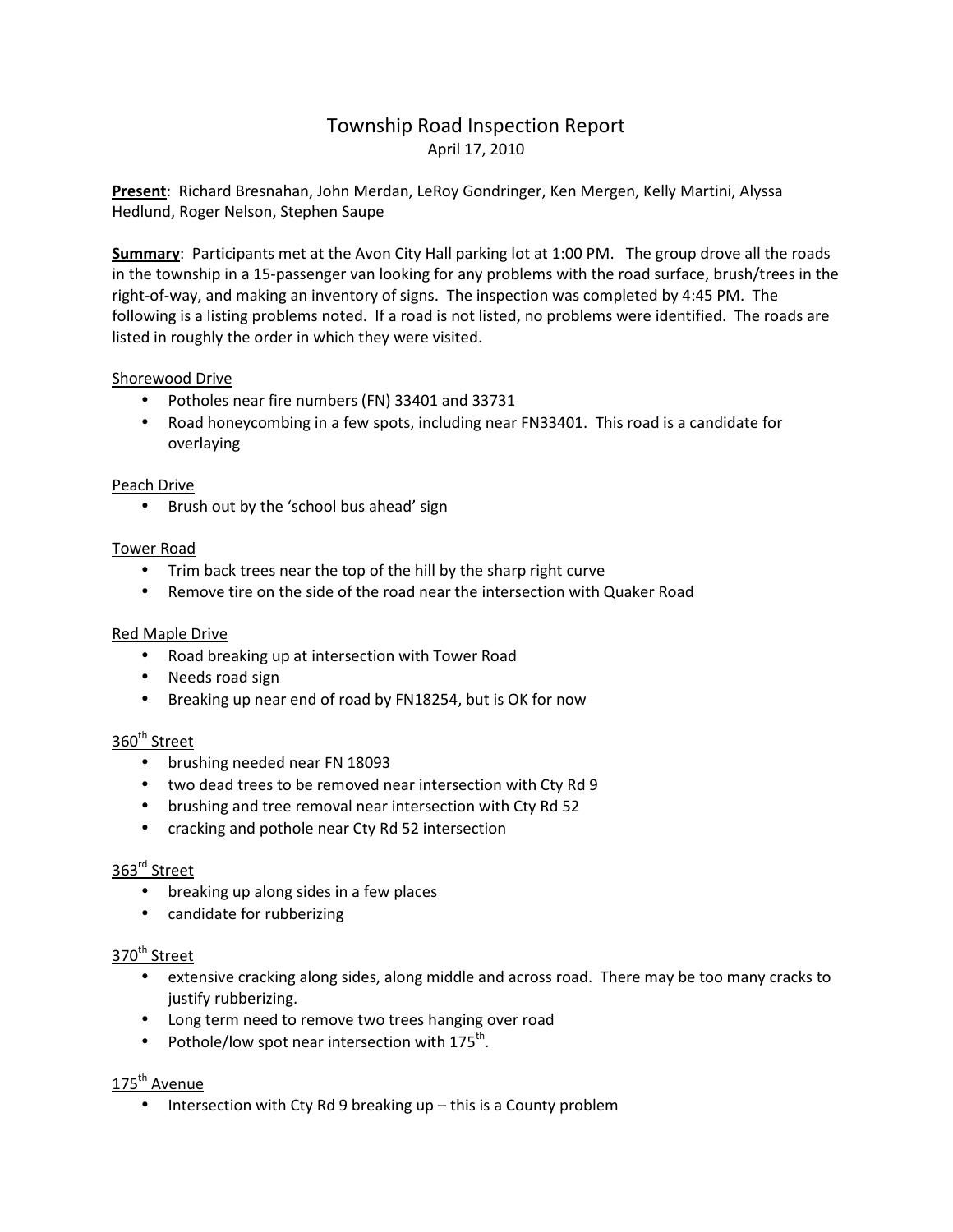• Chipping remains from cutting last year

### Two Rivers Road

- Lots of cracking after the  $186<sup>th</sup>$  intersection; likely too many for rubberizing.
- Some broken asphalt
- Missing sign
- Road busting out on corner near Sunnyfield Circle.
- Lots of cracking

### $186^{\text{th}}$  Ave

- remove learning willow trees at corner, check with owner first
- road breaking up where it meets the cul-de-sac

### Sunnyfield Circle

- No road sign
- Broken up at intersection with Two Rivers Road

#### St. Anna Dr.

- Brushing needed in a couple of areas (i.e., FN18064, 18003)
- Clean up brush from last year in a couple of places
- Tree needs to come out near FN19308 and other areas
- Road is in 'tough shape'
- Cracking up near the intersection with Co Rd 154 (The Landing)

### 185<sup>th</sup> Street

• pothole and breaking up at intersection with St. Anna Drive

### Red Oak Circle

- Brushing near corner
- Breaking up on west side near Co Rd 154

### 188<sup>th</sup> Avenue

- lots of brushing
- cut back red cedar near stop
- be sure to cut stumps really short

#### Sara Lane

• Little dip and breaking up near cul-de-sac

#### Pelican Lake Road

- Wall should be removed
- Brushing in a few areas (i.e., FN36825, 36373)

### Queen's Road

- Brushing and tree removal needed in a few areas
- Remove tree near intersection with 165th (low priority) also near 160<sup>th</sup>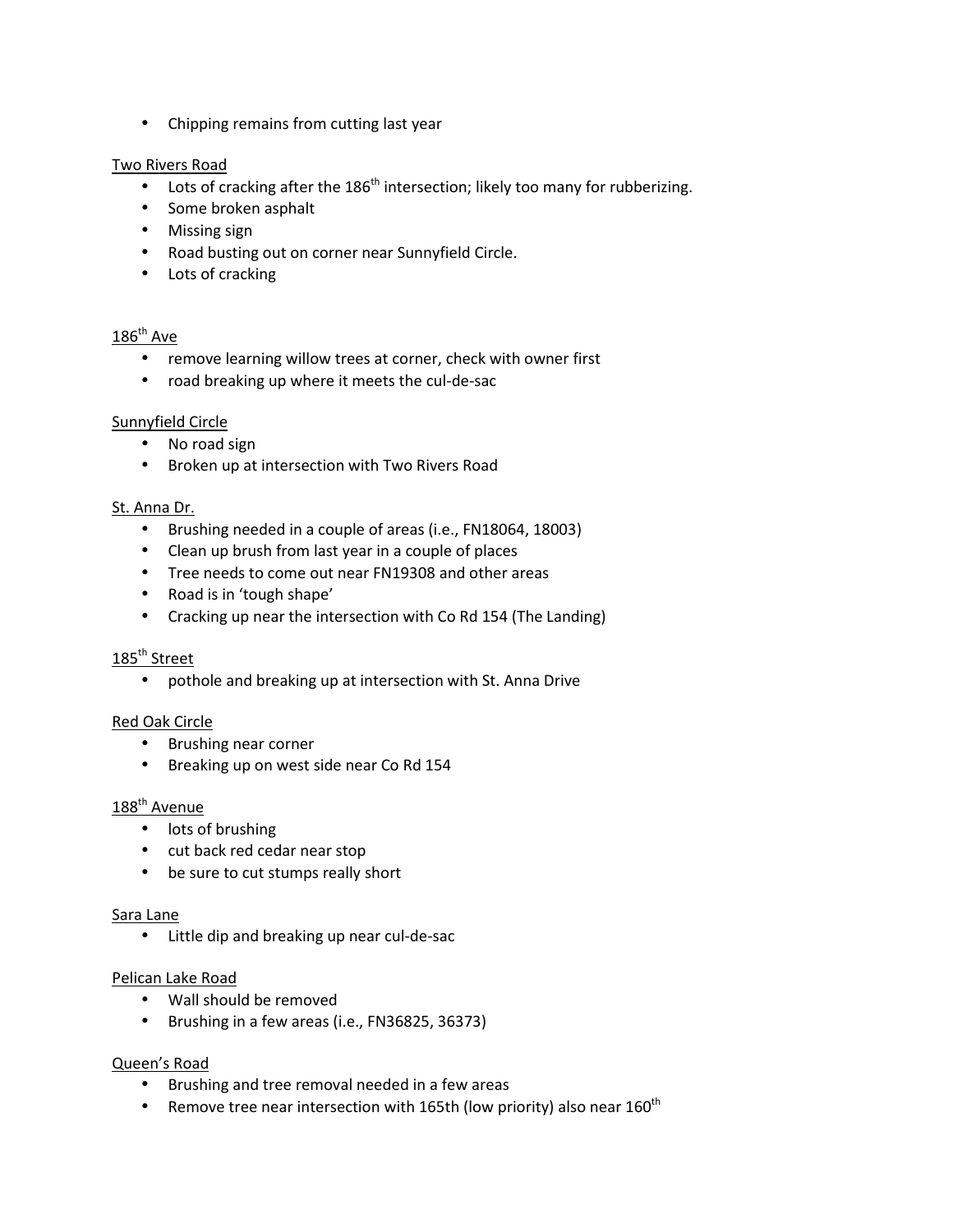## $165^{\text{th}}$  Ave

• Craig Bardson plans to remove construction fencing

# $160^{th}$  Ave

- large tree hanging over road
- sign post bent over near intersection with Cty Rd 52

### $355<sup>th</sup>$  Ave

• some cracking

### $140^{\text{th}}$  Ave

- series of at least four potholes
- roading cracking and depressions on side near intersection with Queen's Rd

# $365^{\text{th}}$

• some brushing required

### $145^{\text{th}}$  Ave

• lots of cracking, which are getting bigger. This will need to be dealt with at some point.

### Parkwood Circle

- Pothole near intersection with Princewood
- More brushing near corner
- Clear out brush near FN15407 for piling snow

### Koppy

• Honeycombing near Cty Rd 9

### Lower Spunk Lake Road

• Honeycombing

### Norway Road

- Remove a few trees along road (low priority)
- Remove two trees near 90 degree corner west of Martini home
- Lots of cracking east of Martini home

## $135^{th}$  St

- cracking in areas
- pothole to be repaired

# $325^{th}$  St.

• potholes near corner

### $154^{\text{th}}$  Ave

- leaning birch trees near corner should come out
- limbing spruce trees on west side